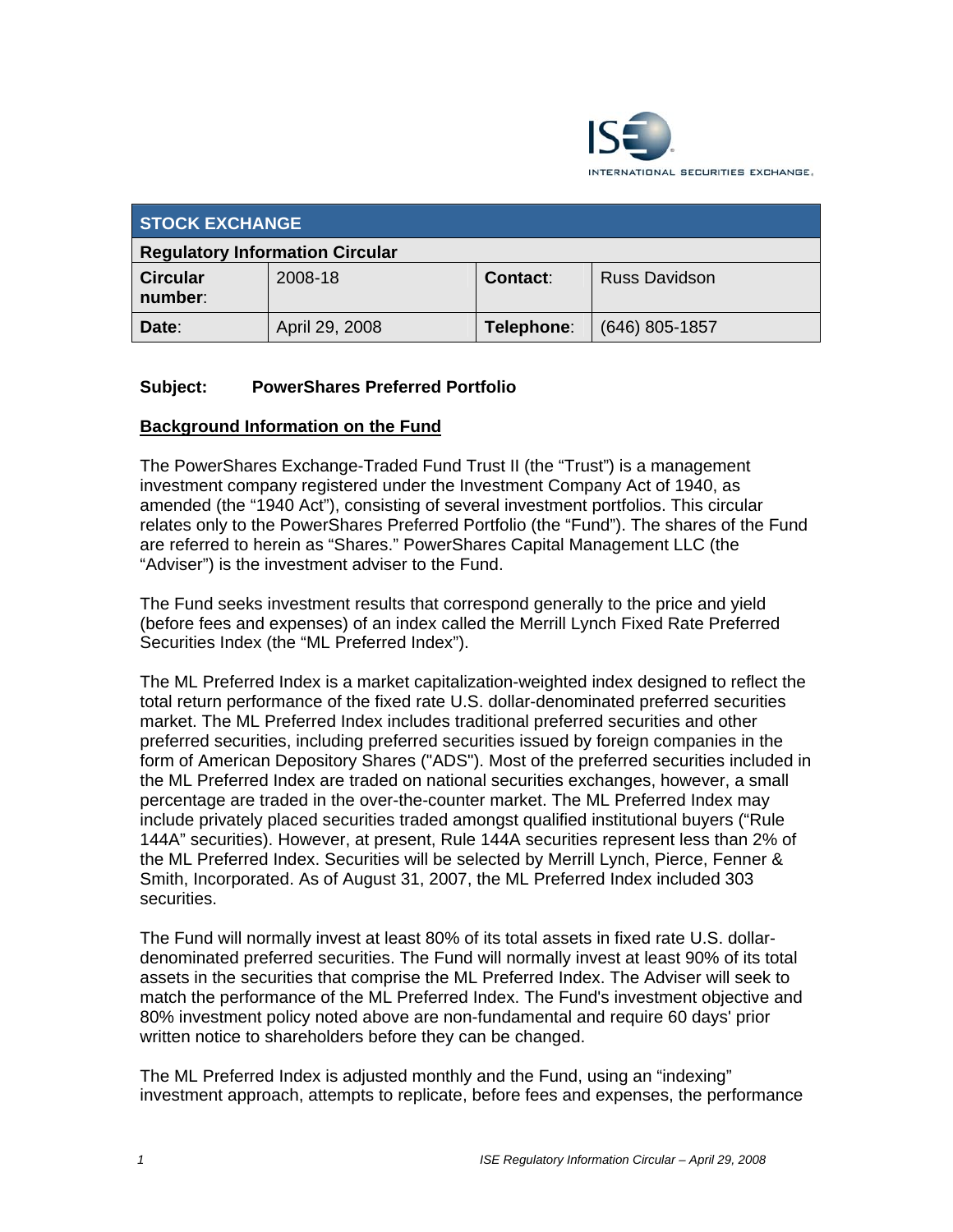of the ML Preferred Index. The Adviser seeks correlation over time of 0.95 or better between the Fund's performance and the performance of the ML Preferred Index; a figure of 1.00 would represent perfect correlation. The Fund generally will invest in the securities comprising the ML Preferred Index in proportion to their weightings in the ML Preferred Index. However, under various circumstances, it may not be possible or practicable to purchase all of those securities in those weightings. In those circumstances, the Fund may purchase a sample of securities in the ML Preferred Index as a whole. There may also be instances in which the Adviser may choose to overweight another security in the ML Preferred Index, purchase securities not in the ML Preferred Index which the Adviser believes are appropriate to substitute for certain securities in the ML Preferred Index or utilize various combinations of other available investment techniques, in seeking to track the ML Preferred Index. The Fund may sell securities that are represented in the ML Preferred Index in anticipation of their removal from the ML Preferred Index, or purchase securities not represented in the ML Preferred Index in anticipation of their addition to the ML Preferred Index.

As described more fully in the Trust's prospectus and Statement of Additional Information, the Fund will issue and redeem Shares on a continuous basis at their net asset value ("NAV") only in large blocks of 100,000 Shares (each, a "Creation Unit"). Creation Units will be issued and redeemed principally in-kind for securities included in the underlying index. Except when aggregated in Creation Units, the Shares may not be redeemed with the Fund.

Ordinarily, dividends from net investment income, if any, are declared and paid monthly. The Fund distributes its net realized capital gains, if any, to shareholders annually. Shares are held in book-entry form, which means that no Share certificates are issued. The Depository Trust Company or its nominee is the record owner of all outstanding Shares of the Funds and is recognized as the owner of all Shares for all purposes.

The NAV per Share for the Fund is computed by dividing the value of the net assets of the Fund (i.e., the value of its total assets less total liabilities) by the total number of Shares outstanding. Expenses and fees are accrued daily and taken into account for purposes of determining NAV. The NAV of each Fund is determined each business day after the close of trading (ordinarily 4:00 p.m., Eastern Time or "ET") of the New York Stock Exchange. Any assets or liabilities denominated in currencies other than the U.S. dollar are converted into U.S. dollars at the current market rates on the date of valuation as quoted by one or more sources.

The registration statement for the Fund describes the various fees and expenses for the Fund's Shares. For a more complete description of the Fund and the underlying Index, visit the Fund's website at www.powershares.com.

#### **Purchases and Redemptions in Creation Unit Size**

Members are hereby informed that procedures for purchases and redemptions of Shares in Creation Unit Size are described in the Trust's prospectus and SAI, and that Shares are not individually redeemable but are redeemable only in Creation Unit Size aggregations or multiples thereof.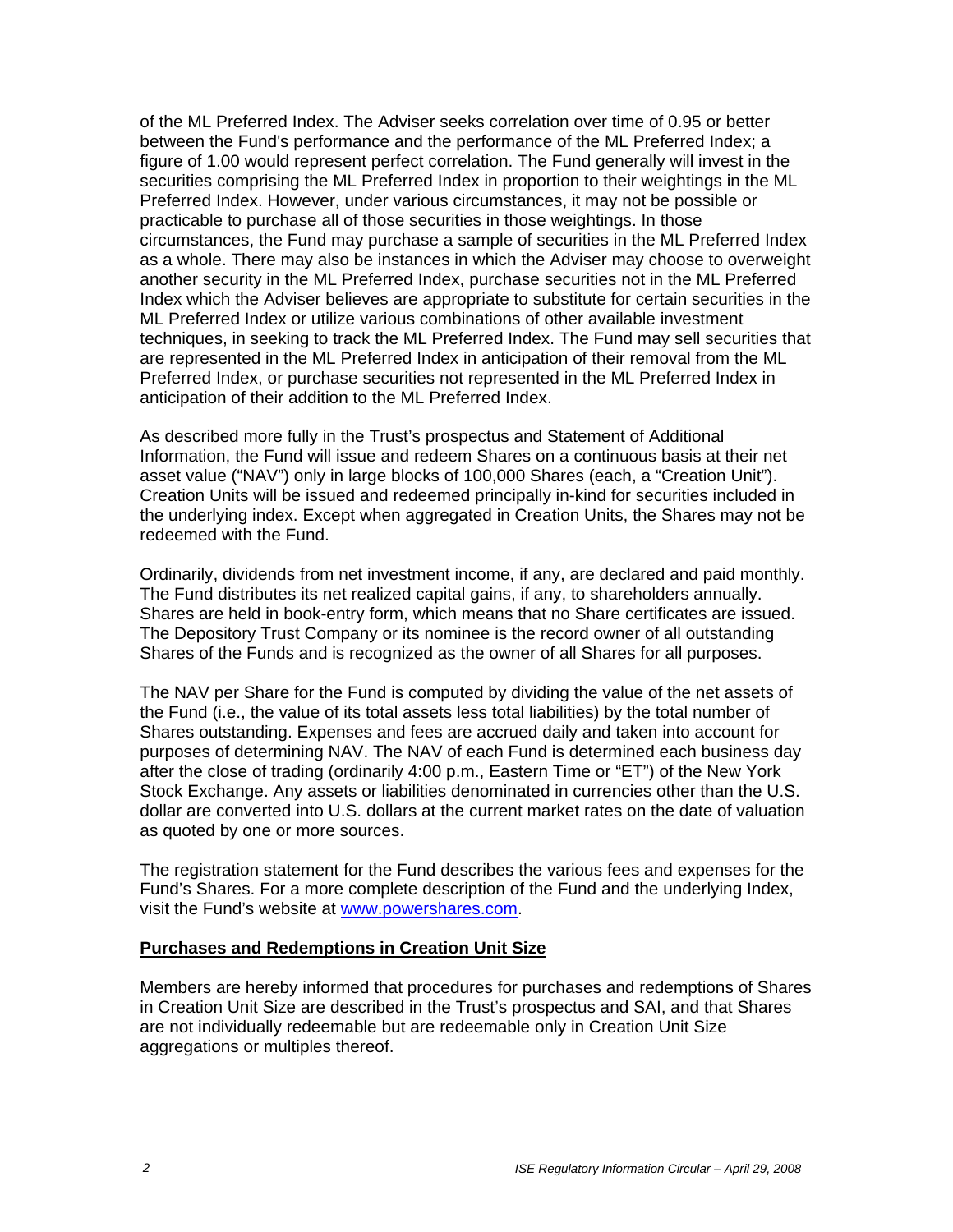## **Principal Risks**

Interested persons are referred to the discussion in the prospectus for the Fund of the principal risks of an investment in the Fund. These include tracking error risk (factors causing the Fund's performance to not match the performance of the underlying index), market trading risk (for example, trading halts, trading above or below net asset value), investment style risk, sector risk, investment approach risk, non-diversification risk, issuer-specific risk, management risk, foreign securities risk, preferred securities risk, and small and medium-sized company risk.

#### **Exchange Rules Applicable to Trading in the Shares**

Trading in the Shares on ISE is subject to ISE equity trading rules.

## **Trading Hours**

The Shares will trade on ISE between 9:00 a.m. and 4:00 p.m. Eastern Time.

## **Trading Halts**

ISE will halt trading in the Shares of a Trust in accordance with ISE Rule 2101(a)(2)(iii). The grounds for a halt under this Rule include a halt by the primary market because it stops trading the Shares and/or a halt because dissemination of the IIV or applicable currency spot price has ceased, or a halt for other regulatory reasons. In addition, ISE will stop trading the Shares of a Trust if the primary market de-lists the Shares.

#### **Delivery of a Prospectus**

Consistent with the requirements of the Securities Exchange Act of 1934 (the "Act") and the rules thereunder, investors purchasing Shares directly from the Fund must receive a prospectus. In addition, ISE Equity EAMs are required to deliver a prospectus to all purchasers of newly-issued Shares. ISE Equity EAMs purchasing Shares from the Fund for resale to investors will deliver a prospectus to such investors.

Prospectuses may be obtained through the Funds' website at www.powershares.com. The prospectus for a Fund does not contain all of the information set forth in the Fund's registration statement (including the exhibits to the registration statement), parts of which have been omitted in accordance with the rules and regulations of the Securities and Exchange Commission ("SEC"). For further information about a Fund, please refer to its registration statement.

#### **Exemptive, Interpretive and No-Action Relief Under Federal Securities Regulations**

The SEC has issued exemptive, interpretive or no-action relief from certain provisions of rules under the Act regarding trading in the Shares.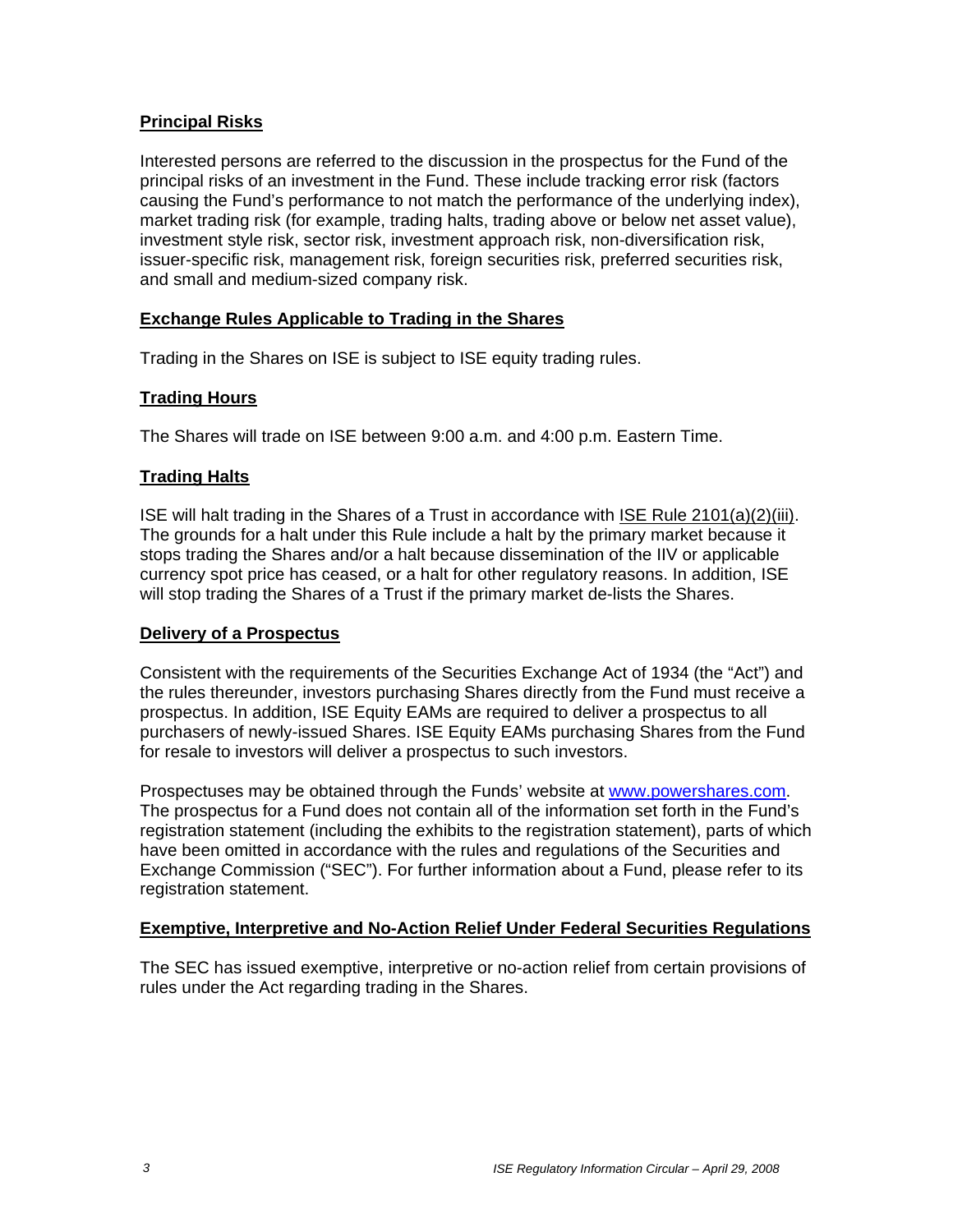### **Customer Confirmations for Creation or Redemption of Fund Shares (SEC Rule 10b-10)**

Broker-dealers who handle purchases or redemptions of Fund Shares in Creation Unit size for customers will be permitted to provide such customers with a statement of the number of Creation Unit Aggregations created or redeemed without providing a statement of the identity, number and price of shares of the individual securities tendered to the Fund for purposes of purchasing Creation Unit Aggregations ("Deposit Securities") or the identity, number and price of shares to be delivered by the Trust for the Fund to the redeeming holder ("Redemption Securities"). The composition of the securities required to be tendered to the Fund for creation purposes and of the securities to be delivered on redemption will be disseminated each business day and will be applicable to requests for creations or redemption, as the case may be, on that day. This exemptive relief under Rule 10b-10 with respect to creations and redemptions is subject to the following conditions:

1) Confirmations to customers engaging in creations or redemptions must state that all information required by Rule 10b-10 will be provided upon request;

2) Any such request by a customer for information required by Rule 10b-10 will be filed in a timely manner, in accordance with Rule 10b-10(c);

3) Except for the identity, number and price of shares of the component securities of the Deposit Securities and Redemption Securities, as described above, confirmations to customers must disclose all other information required by Rule 10b-10(a).

# **Regulation M Exemptions**

Generally, Rules 101 and 102 of Regulation M prohibit any "distribution participant" and its "affiliated purchasers" from bidding for, purchasing, or attempting to induce any person to bid for or purchase any security which is the subject of a distribution until after the applicable restricted period, except as specifically permitted in Regulation M. The provisions of the Rules apply to underwriters, prospective underwriters, brokers, dealers, and other persons who have agreed to participate or are participating in a distribution of securities.

The SEC has granted an exemption from Rule 101 under Regulation M to permit persons participating in a distribution of shares of the above-mentioned Fund to engage in secondary market transactions in such shares during their participation in such a distribution. In addition, the SEC has granted relief under Regulation M to permit persons who may be deemed to be participating in the distribution of Shares of the above-mentioned Fund (i) to purchase securities for the purpose of purchasing Creation Unit Aggregations of Fund Shares and (ii) to tender securities for redemption in Creation Unit Aggregations. Further, the SEC has clarified that the tender of Fund Shares to the Fund for redemption does not constitute a bid for or purchase of any of the Fund's securities during the restricted period of Rule 101. The SEC has also granted an exemption pursuant to paragraph (e) of Rule 102 under Regulation M to allow the redemption of Fund Shares in Creation Unit Aggregations during the continuous offering of Shares.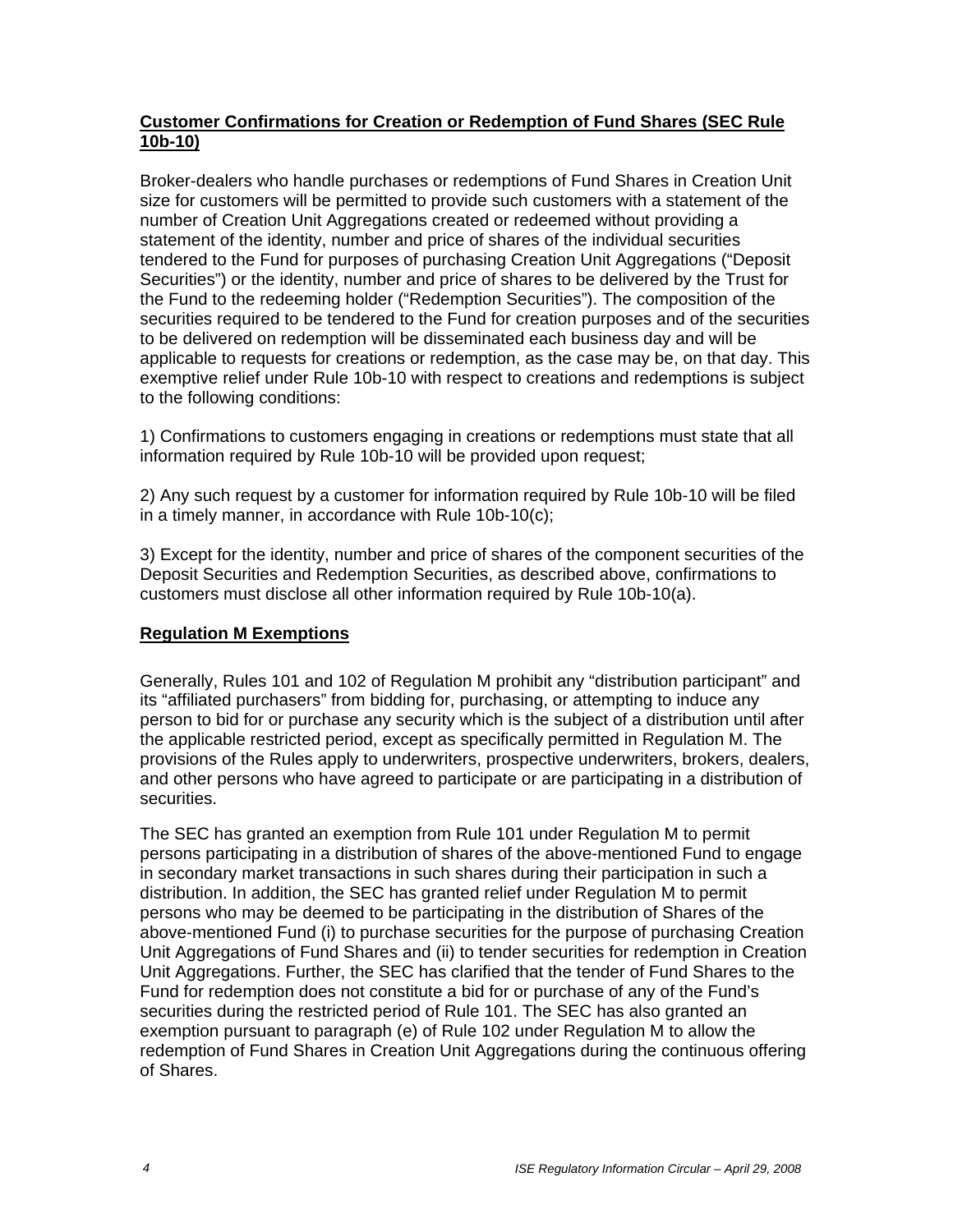#### **SEC Rule 14e-5**

An exemption from Rule 14e-5 has been granted to permit any person acting as a dealer-manager of a tender offer for a component security of the Fund (1) to redeem Fund Shares in Creation Unit Aggregations from the issuer that may include a security subject to such tender offer and (2) to purchase Fund Shares during such tender offer. In addition, a no-action position has been taken under Rule 14e-5 if a broker-dealer acting as a dealer-manager of a tender offer for a security of the Fund purchases or arranges to purchase such securities in the secondary market for the purpose of tendering such securities to purchase one or more Creation Unit Aggregations of Shares, if made in conformance with the following:

1) such bids or purchases are effected in the ordinary course of business, in connection with a basket of 20 or more securities in which any security that is the subject of a distribution, or any reference security, does not comprise more than 5% of the value of the basket purchased; or

2) purchases are effected as adjustments to such basket in the ordinary course of business as a result of a change in the composition of the underlying index; and

3) such bids or purchases are not effected for the purpose of facilitating such tender offer.

#### **Section 11(d)(1); SEC Rules 11d1-1 and 11d1-2**

Section 11(d)(1) of the Act generally prohibits a person who is both a broker and a dealer from effecting any transaction in which the broker-dealer extends credit to a customer on any security which was part of a new issue in the distribution of which he participated as a member of a selling syndicate or group within thirty days prior to such transaction. The SEC has clarified that Section 11(d)(1) does not apply to broker-dealers that are not Authorized Participants (and, therefore, do not create Creation Unit Aggregations) that engage in both proprietary and customer transactions in Shares of the Fund in the secondary market, and for broker-dealer Authorized Participants that engage in creations of Creation Unit Aggregations. This relief is subject to specific conditions, including the condition that such broker-dealer (whether or not an Authorized Participant) does not, directly or indirectly, receive from the fund complex any payment, compensation or other economic incentive to promote or sell the Shares of the Fund to persons outside the fund complex, other than non-cash compensation permitted under NASD Rule 2830(l)(5)(A), (B) or (C). (See letter from Catherine McGuire, Chief Counsel, SEC Division of Market Regulation, to Securities Industry Association, Derivative Products Committee, dated November 21, 2005.) The SEC also has taken a no-action position under Section 11(d)(1) of the Act that broker-dealers may treat Shares of the Fund, for purposes of Rule 11d1-2, as "securities issued by a registered open-end investment company as defined in the Investment Company Act" and thereby extend credit or maintain or arrange for the extension or maintenance of credit on Shares that have been owned by the persons to whom credit is provided for more than 30 days, in reliance on the exemption contained in the rule.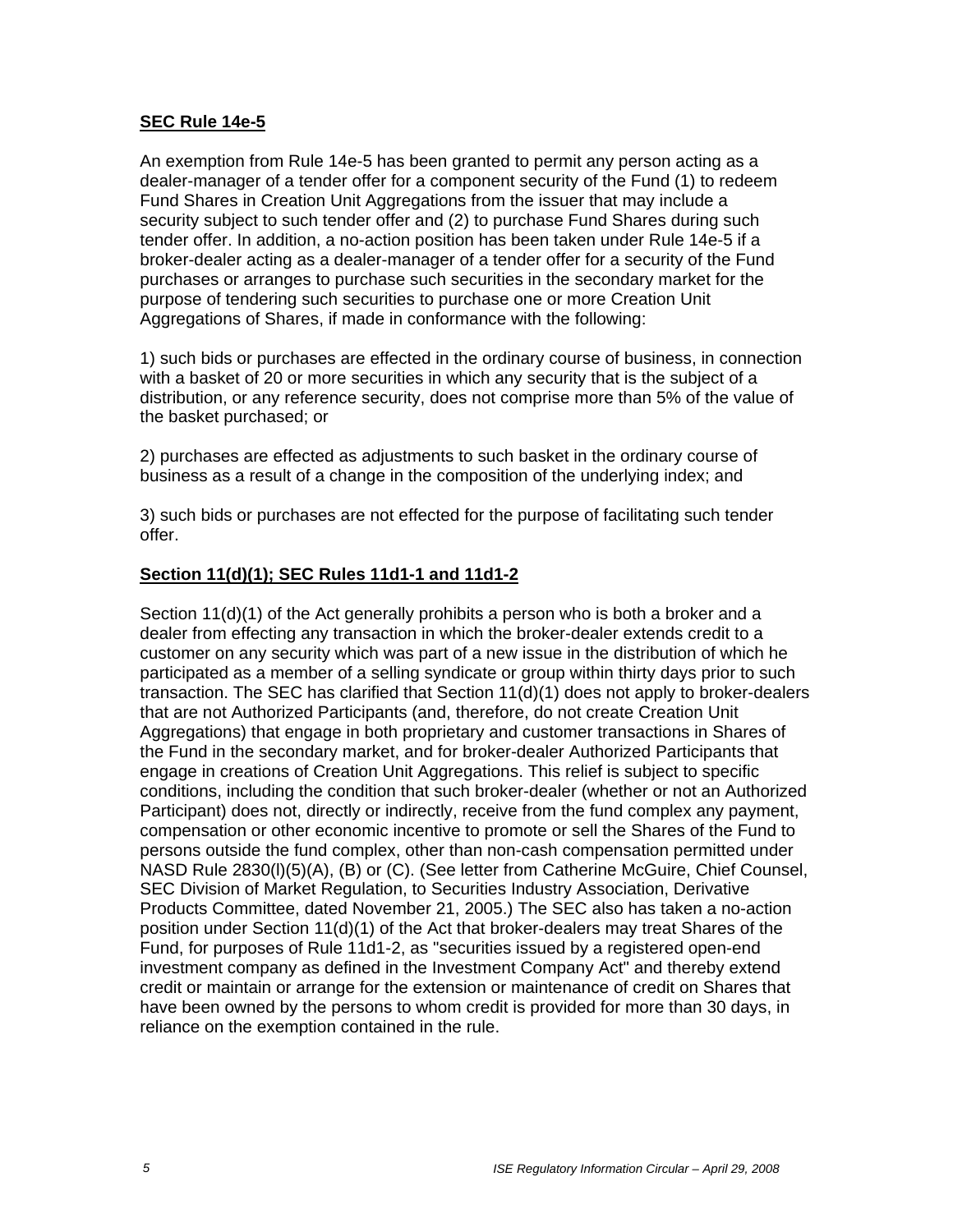#### **SEC Rule 15c1-5 and 15c1-6**

The SEC has taken a no-action position with respect to Rule 15c1-5 and Rule 15c1-6 as to the required disclosure of control by a broker or dealer with respect to creations and redemptions of Fund Shares and secondary market transactions therein. (See letter from Catherine McGuire, Chief Counsel, SEC Division of Market Regulation, to Securities Industry Association, Derivative Products Committee, dated November 21, 2005.)

**This Regulatory Information Circular is not a statutory prospectus. ISE Equity EAMs should consult the prospectus for a Trust and the Trusts' website at www.powershares.com for relevant information.** 

Please contact me with any inquiries regarding this Regulatory Information Circular.